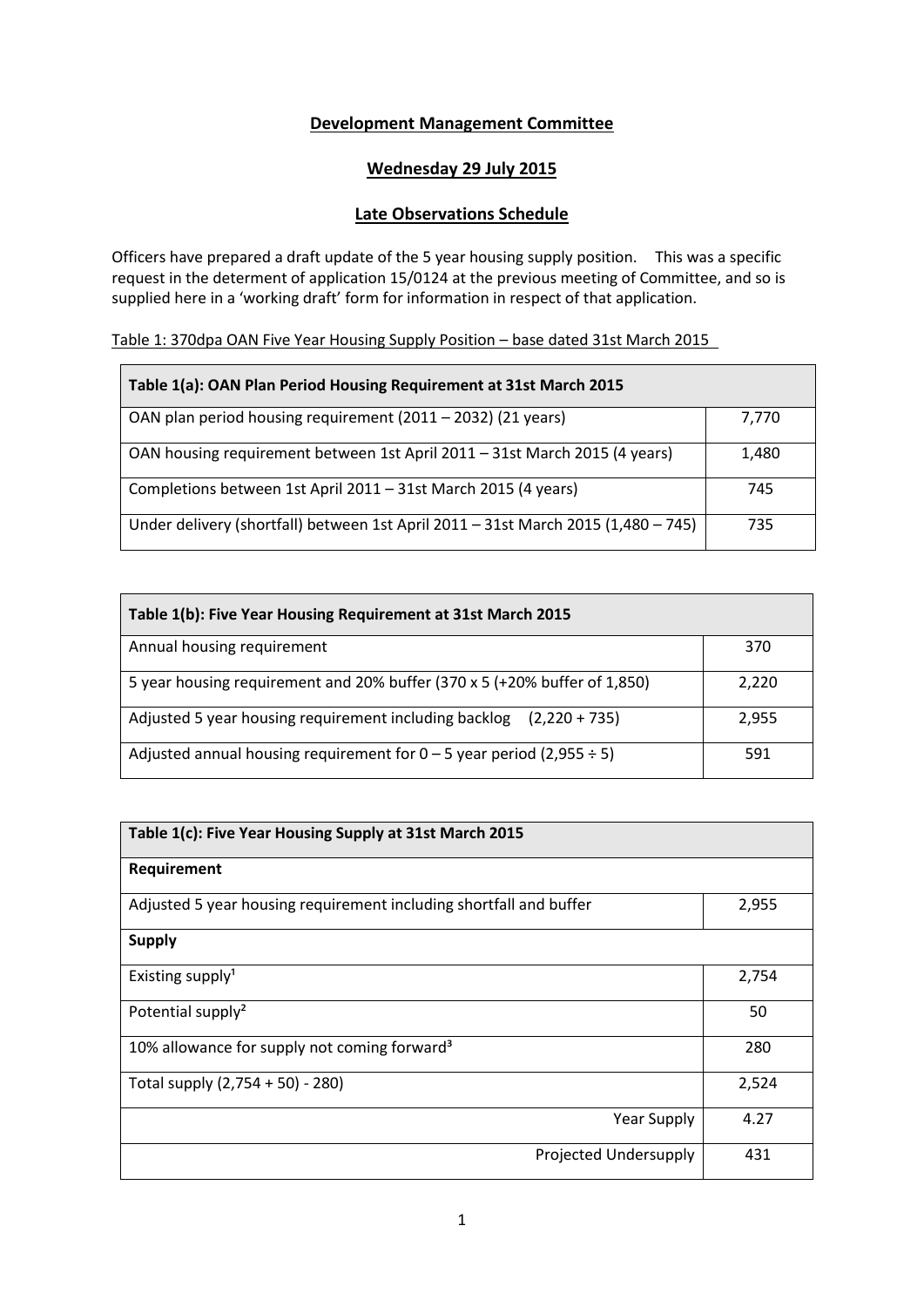# **Schedule Items**

# **Item App No Observations**

# <sup>2</sup> 14/0822 **Applicant's Comments on Report**

Following publication of the committee report the applicant has commented on the possible Heads of Terms to a section 106 agreement, and on the suggested conditions should members be minded to approve the application. These comments are summarised here with officer views on their comments below.

# Applicant comments on possible heads of terms to s106 agreement

The response states that the applicant agrees to pay s106 contributions which are CIL compliant. They state that the amount of these contributions should be required to mitigate any effects that would otherwise render the project unacceptable. They state that the amounts that officers have suggested as being appropriate for a development of this kind to be unviable and not CIL compliant.

The total contribution that the developer is prepared to offer is £130,120 which they state would provide a competitive return to the applicant and be CIL compliant. Their 'offer' is broken down as:

| <b>Area of Contribution</b>                      | <b>Level of contribution</b> |
|--------------------------------------------------|------------------------------|
| Public realm improvements                        |                              |
| Landscape treatment on two secondary             | £15,120                      |
| roundabouts                                      |                              |
| Focal points on two secondary roundabouts        | £5,000                       |
| Signage and wayfinding                           | £5,000                       |
| Site 3 boulevard tree planting and shrub cover   | to be delivered through      |
|                                                  | landscaping condition        |
| Site 5 landscaping                               | To be delivered to           |
|                                                  | through landscaping          |
|                                                  | condition planning           |
|                                                  | consent ref 14/0823          |
| <b>Total Public Realm contribution</b>           | £25,120                      |
|                                                  |                              |
| Highways                                         |                              |
| Initiative (2) - Cropper Rd / School Rd          | £10,000                      |
| roundabout                                       |                              |
| Initiative (3) - Pedestrian & cycle improvements | £30,000                      |
| Initiative (4) - Public transport                | £60,000                      |
| <b>Total Highways Contribution</b>               | £100,000                     |
|                                                  |                              |
| Marketing                                        |                              |
| Funding to assist the Council in marketing       | £5000                        |
| employment sites on Whitehills                   |                              |
|                                                  |                              |
| <b>Total financial contribution overall</b>      | £130,120                     |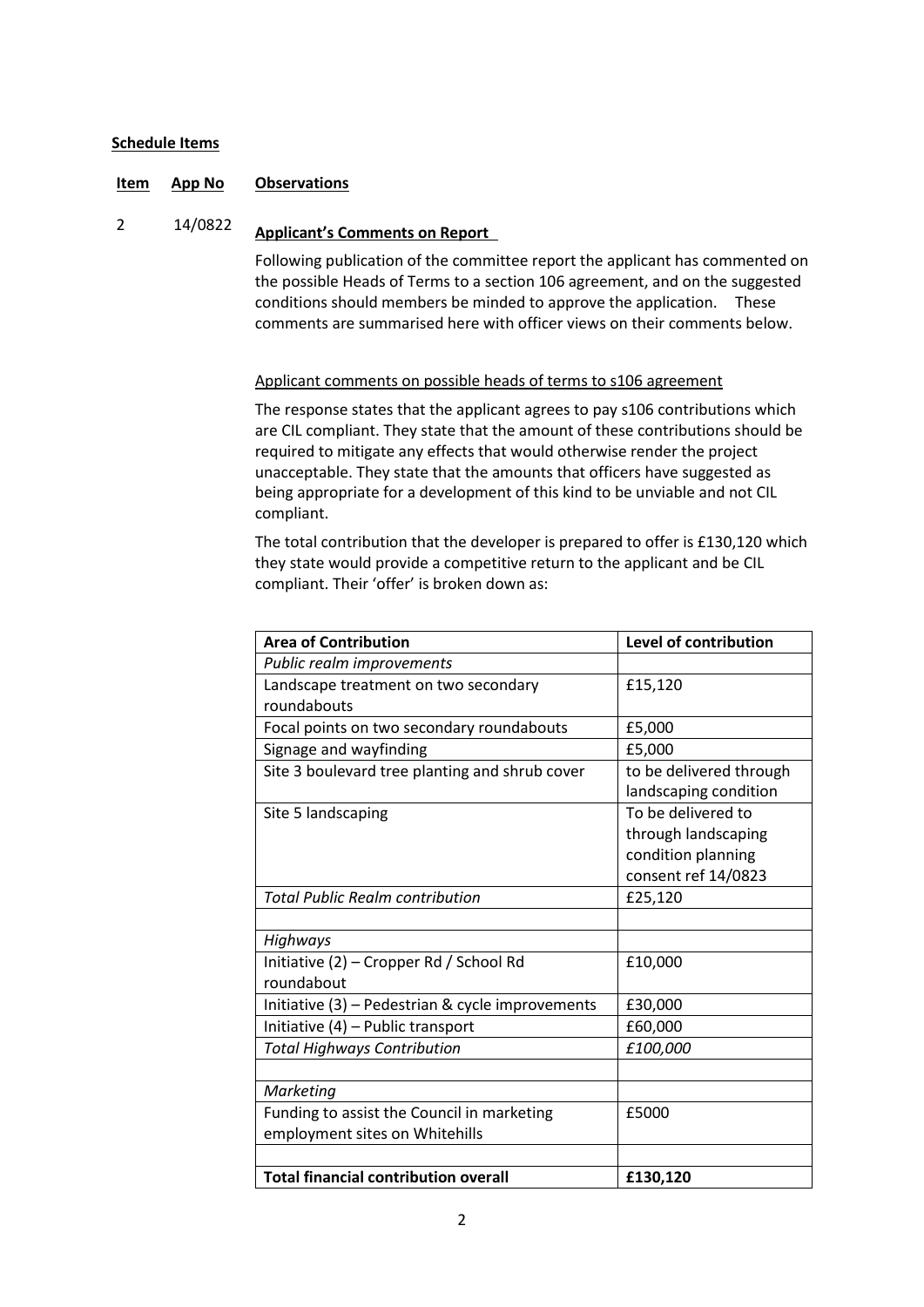## Officer opinion on proposed contributions

It is the initial officer opinion that the contributions required to make the development acceptable need to be higher in respect of highways and public realm improvements. However, the developer's suggested contributions have only just been received by officers and it is appropriate that they are given further consideration. Crucially, this will involve dialogue with the County Highway Authority with regard to matters such as the adequacy of the suggested public transport contribution to achieve a viable bus diversion to the site as their initial indication that the sum proposed is inadequate for this and so would not satisfy them that the development would be acceptable in highways terms. Indeed the contributions offered for highways are well short of those required by LCC Highways which the developer has previously agreed to meet. Furthermore the proposed heads of terms does not include the completion of key areas of highway network in and around Whitehills to adoptable standards to enhance attractiveness of unused employment sites for future development.

#### Comments on Possible Conditions

The applicants have made the following suggested amendments or comments on the suggested possible conditions outlined in the committee report.

#### *Condition* 7

They propose to amend this condition to state "No goods of any description shall be stored other than within the defined buildings and outside sales and storage area of the garden centre. Reason: In the interests of visual amenity."

Officer opinion -The proposed amendment to this condition is acceptable.

#### *Condition 9*

This condition states: "*The non-food retail units hereby approved shall not be subdivided or amalgamated without the prior consent of the Local Planning Authority. Reason: To prevent unacceptable harm upon the existing centres"*

The applicant states that this condition serves no purpose and that the submitted sequential testing has demonstrated that there is no unit available of this size elsewhere. They believe that there is no justification that the amalgamation of the unit would harm the town centre.

Officer opinion – Whilst the impact on town centres has been considered to be acceptable for two stores operating to the proposed total floor space and limited to selling the goods outlined in condition 8, it is officers opinion that one large store over both floors would have an overall size and increased floorspace that has the potential to impact upon town centres detrimentally as it would change the way the store would operate. This would need further consideration by officers in order to fully assess the impact on town centres and so it is considered necessary that this condition remains if members are minded to approve the application.

#### *Condition 10*

This condition states: "*The retail premises hereby approved shall not be used for*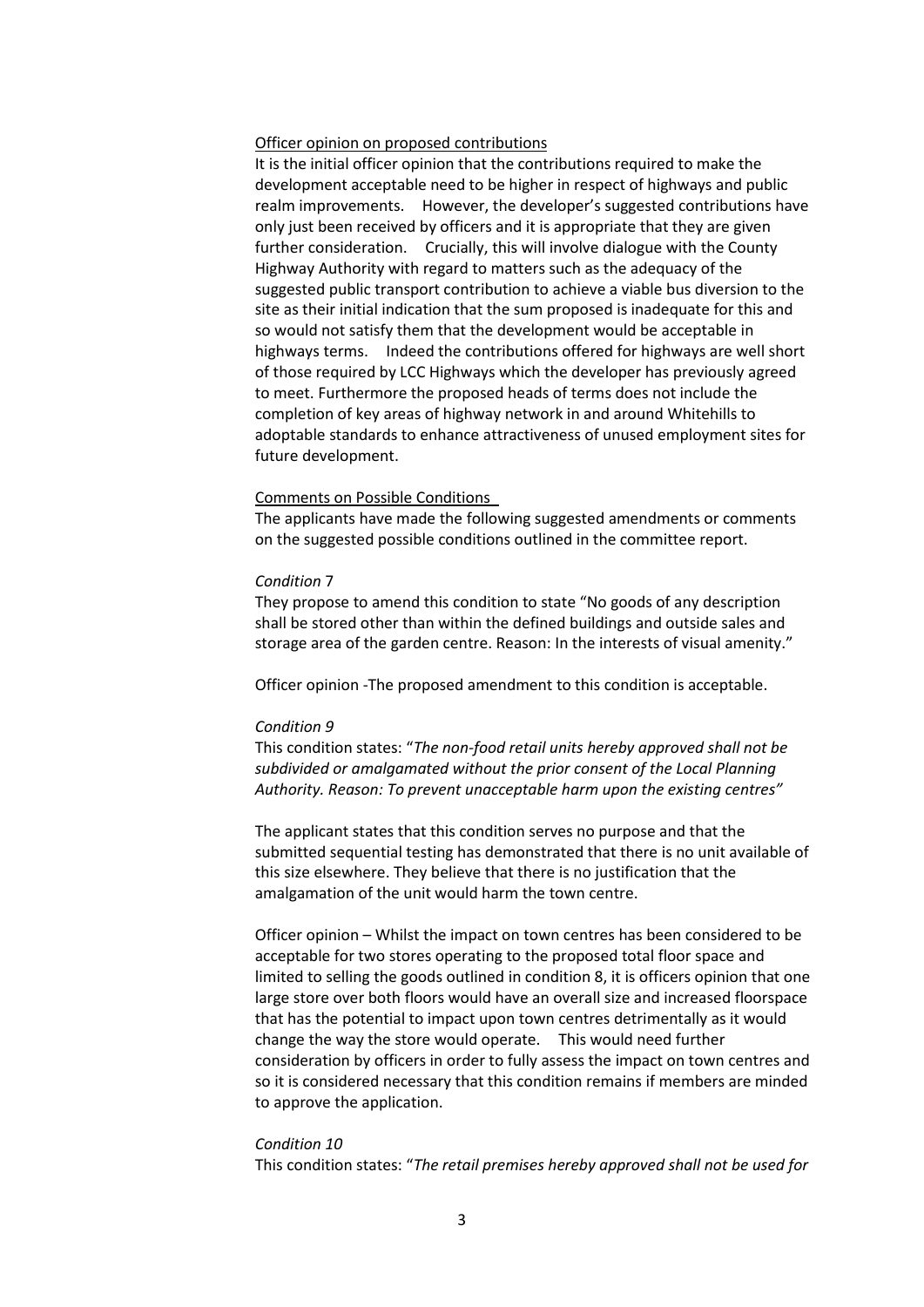*the sale of food off the premises. Reason: To prevent the units becoming a food supermarket"*

The applicant states that this condition is not necessary as condition 8 on the report controls which goods can be sold from the premises.

Officer opinion – This is correct and this condition can be removed.

## *Condition 11*

This condition states: "*Both of the retail units hereby approved shall be operated by a single retailer and shall not operate as a 'department store' or have a number of different retails operating within one unit. Reason: To prevent unacceptable harm to the existing centres"*

The applicant states that this condition should be removed as it serves no purpose. The subdivision clause will ensure that it will not operate as a number of smaller units, and the goods condition ensures that it cannot operate as a department store. This is not a standard retail condition and the LPA cannot restrict the operator.

Officer opinion – Whilst condition 9 will prevent the subdivision or amalgamation of the two stores this conditions seeks to prevent a number of different retailers operating within one store which would have the potential to impact upon existing centres and would need to be considered by officers. It is considered necessary that this condition remains if members are minded to approve the application.

#### *Condition 22*

This condition states: "*The development hereby approved shall not be commenced until a scheme for the provision of surface and foul water drainage works, with full consideration for sustainable drainage principles, has been submitted to and approved by the Local Planning Authority. The means of drainage shall be implemented in accordance with the approved scheme, prior to first occupation of the development hereby approved. Reason: To reduce the increased risk of flooding by ensuring provision of a satisfactory means of surface and foul water disposal."*

The applicant's state that this condition is not required as the submission of details for subsequent conditions will cover this information.

Officers opinion – It is agreed that conditions 23 (foul drainage) and condition 24 (surface water) cover the requirements of this condition and it can be removed.

#### *Condition 25*

The applicant proposes that this condition be amended to read: "*Prior to the commencement of any development, a surface water drainage scheme and means of disposal, based on sustainable drainage principles with evidence of an assessment of the site conditions (inclusive of how the scheme shall be managed after completion) shall be submitted to and approved in writing by the Local Planning Authority. The surface water drainage scheme must be restricted to 9.8*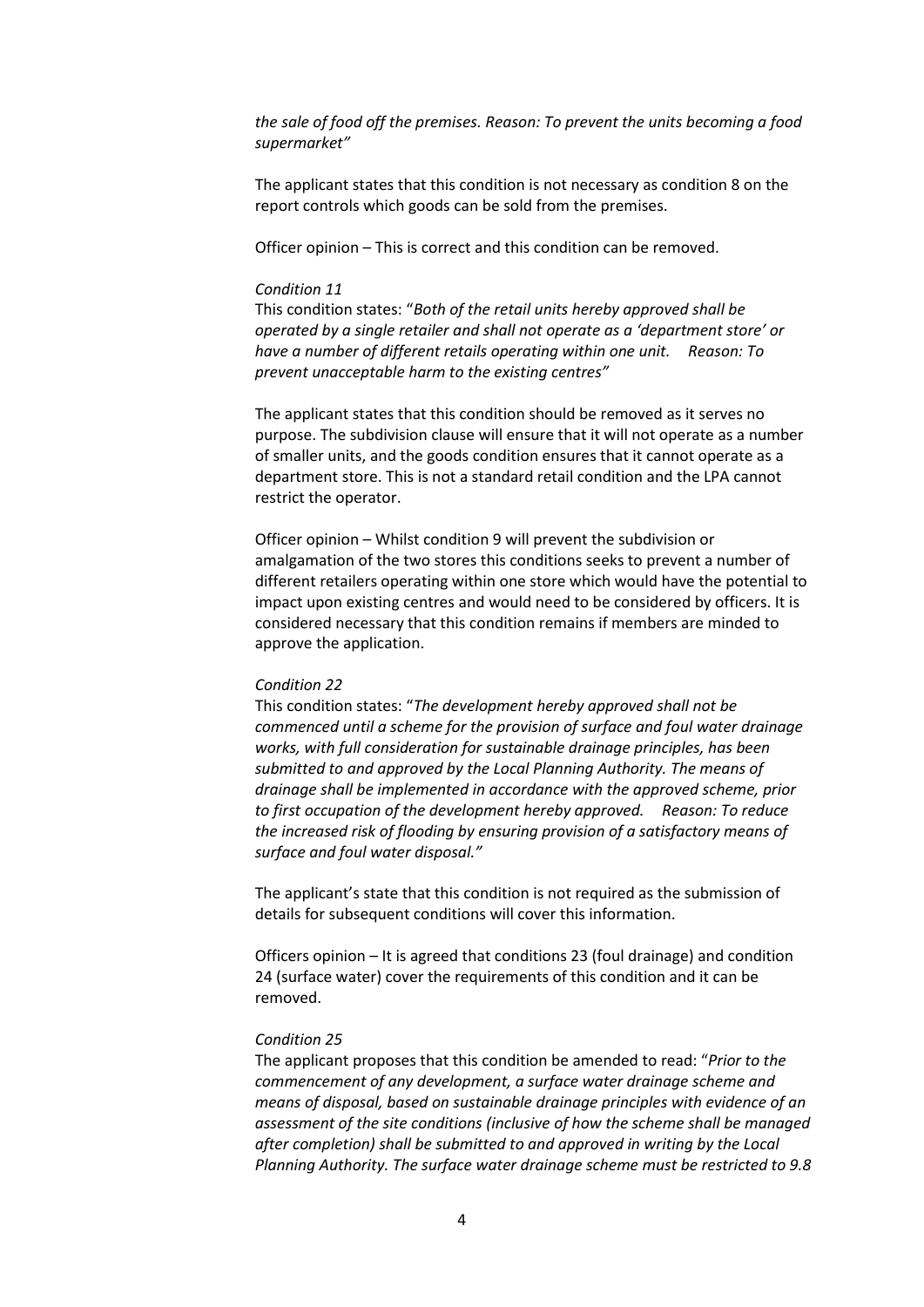*l/s unless otherwise agreed in writing by the Local Planning Authority. The development shall be completed, maintained and managed in accordance with the approved details. The existing public sewer network adjacent to the proposed site has been originally designed to accommodate for each of the development plots throughout the Whitehills business park, with this knowledge and by agreement with the adopting authority, our proposed strategy is to discharge into the existing adopted public sewer network to maintain the original methodology.*

Officer opinion – This alteration changes the restricted run off rates from existing to 9.8 l/s. This has been agreed with Untiled Utilities and there is no objections to the amendment of this condition.

#### Recommendation

The officer recommendation in the report is to refuse the application, but suggests that if members are minded to approve it then the decision should be delegated to the Head of Planning and Regeneration, in consultation with the Chairman and Vice Chairman, to allow further negotiations on the terms of a s106 agreement to mitigate some of the harmful impacts of the development. These comments do not change that view as it is suggested that further dialogue is required to achieve agreement on these matters.

## 5 15/0308 Additional Observations:

Since the preparation of the Officer report the applicant has submitted amended plans showing alterations to the distribution of affordable dwellings across the site. These amendments were agreed in draft form with Officers prior to the report being written and, accordingly, their content is reflected in the existing report (which remains unaltered). The revised plans formalise the changes which were agreed in draft form.

The receipt of updated plans does, however, mean that some of the conditions need to be amended to make reference to the latest plans. This is applicable with respect to recommended conditions 1, 4, 5, 7 and 8. Revised wording for each of these conditions is provided below. The other conditions remain unchanged.

# Officer Recommendations:

It is recommended that planning permission is granted subject to the rewording of conditions 1, 4, 5, 7 and 8 to take account of amended plans submitted since the preparation of the Officer report. The relevant conditions in the current report would be replaced as follows:

#### CONDITIONS:

- 1. This permission relates to the following plans:
	- $\bullet$  Drawing no. 453/P/LP/01
	- Drawing no. 453/P/PL/01 Rev E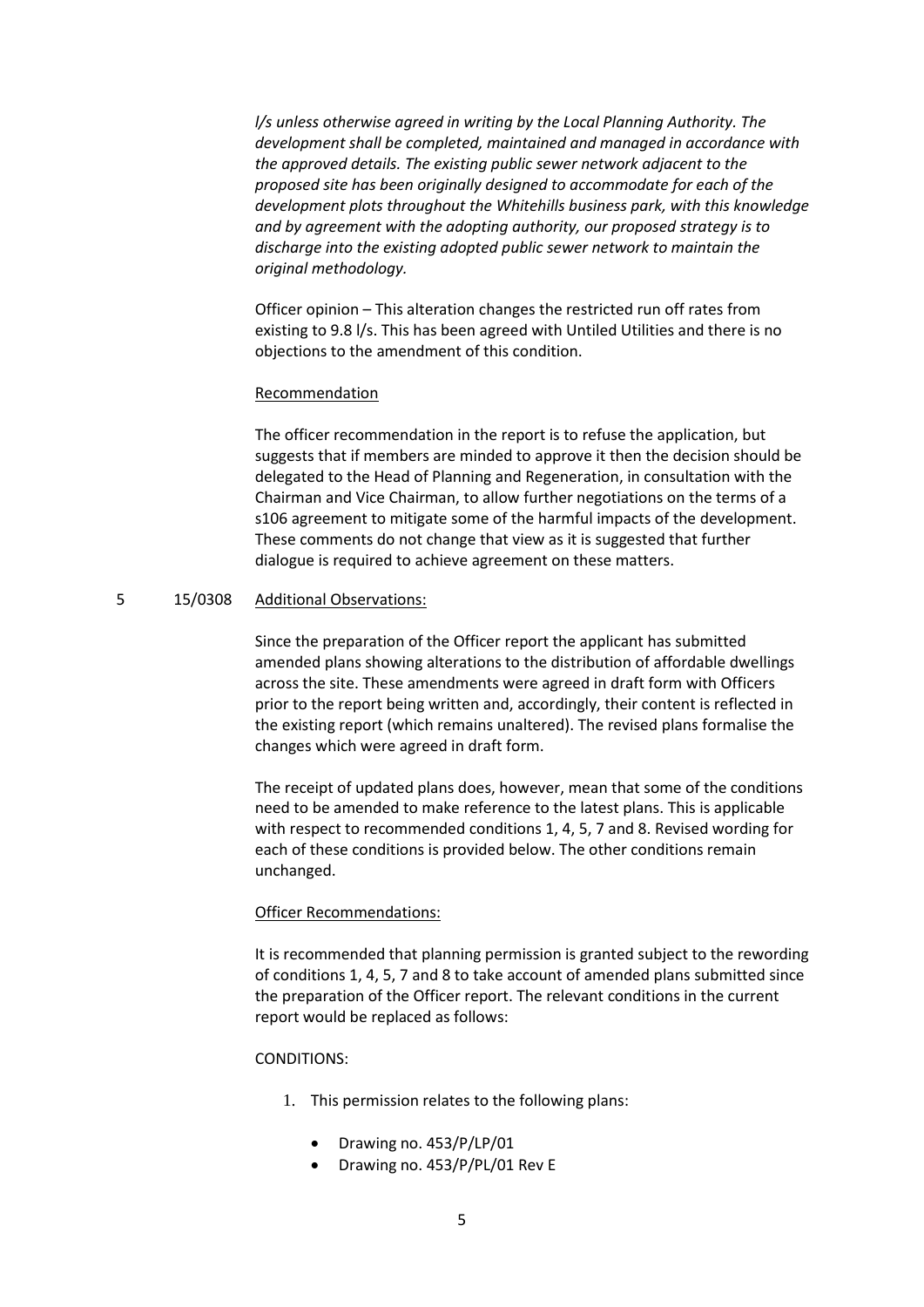- Drawing no. 453/P/BTL/01 Rev E
- Drawing no. 453/P/RS/01 Rev D
- Drawing no. 453/P/ML/01 Rev D
- Drawing no. 453/P/SHL/01 Rev D
- Drawing no. 453/SS/AA Rev B
- Drawing no. 453/P/SS/02 Rev B
- Drawing no. 453/P/PSS/02
- Drawing no. 453\_P\_BTD\_01
- Drawing no. 453\_P\_BTD\_02
- Drawing no. 3167\_102
- Drawing no. 453/ASH/A/01
- Drawing no. 2010/BAM/A/01
- Drawing no. 453/HT/BAR/A/01 The Barwick Detached
- Drawing no. 453/HT/BAR/A/01 2010 Range The Barwick
- Drawing no. 2010/BRE/A/01
- Drawing no. 2010/CAM/A/01
- Drawing no. 2010/CEM/A/01
- Drawing no. 2010/DAR/A/02
- Drawing no. 2010/FAR/A/01
- Drawing no. 2010/FAW/A/01
- Drawing no. 2010/HAR/A/01
- Drawing no. 2010/HARR/A/01
- Drawing no. 2010/HEL/A/01
- Drawing no. 2010/KEN/A/01
- Drawing no. 2010/KIN/A/01
- Drawing no. 2010/LIN/A/01
- Drawing no. 2010/MOR/A/01
- Drawing no. 453/HT/MOR/A/01
- Drawing no. 2010/SOM/A/01
- Drawing no. 2010/THO/A/01
- Drawing no. 2010/WAR/A/01
- Drawing no. 2010/DET/A/135
- Drawing no. 2010/DET/A/136

The development shall be carried out in complete accordance with the approved drawings.

Reason: For the avoidance of doubt and to ensure a satisfactory standard of development in accordance with the policies contained within the Fylde Borough Local Plan and the National Planning Policy Framework.

4. Unless alternative details have first been submitted to and approved in writing by the Local Planning Authority, boundary treatments to each plot shall be erected in accordance with the details (including their siting, height, design, materials and finish) shown on drawing nos. 453/P/BTL/01 Rev E, 453 P BTD 01 and 453 P BTD 02 before the dwelling on that plot is first occupied, and shall be retained as such thereafter.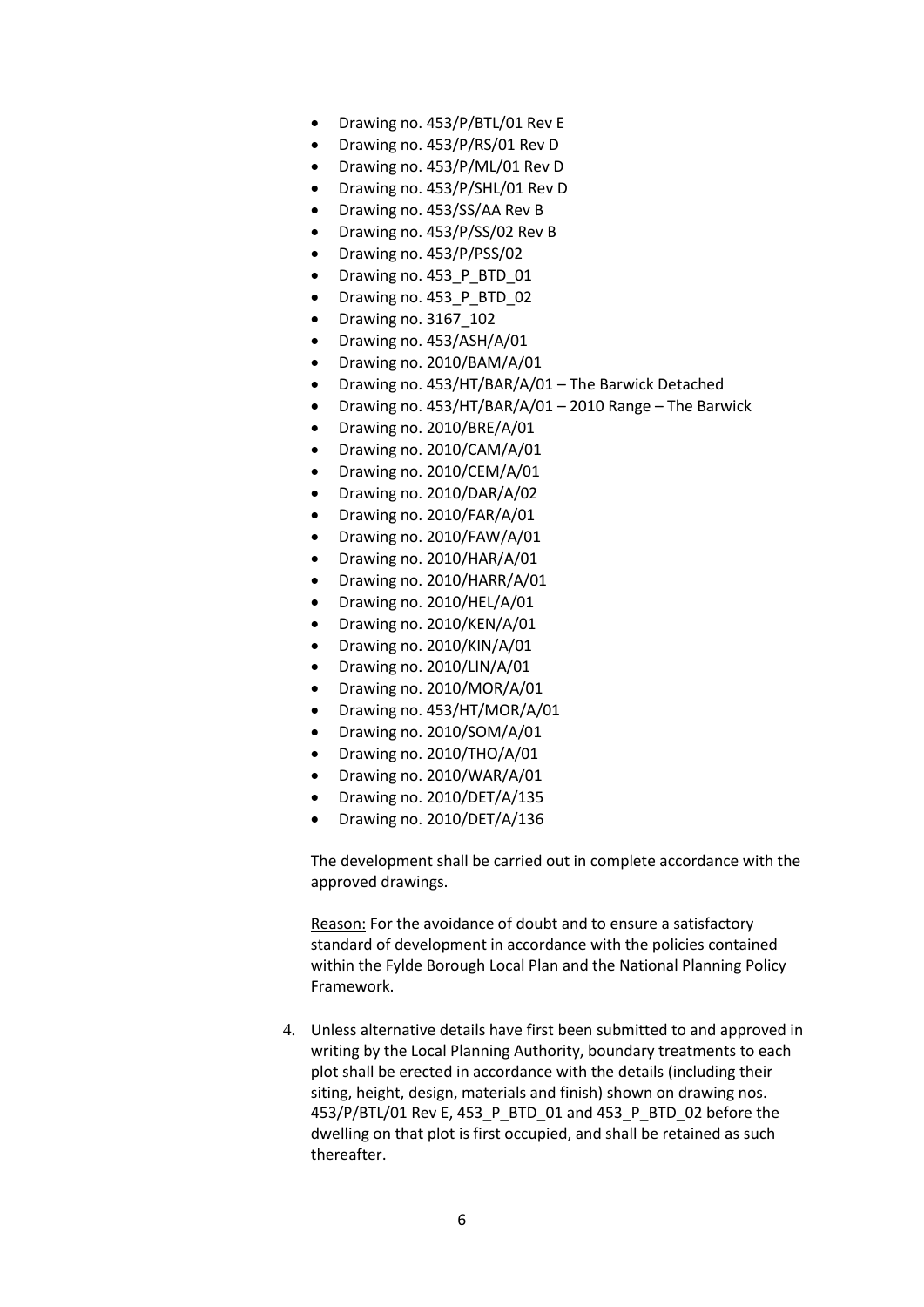Reason: In the interests of the security of future occupiers, to ensure adequate levels of privacy between neighbouring dwellings, to achieve satisfactory noise attenuation and to ensure an acceptable relationship with the street scene in accordance with the requirements of Fylde Borough Local Plan policies HL2 and EP27, and the National Planning Policy Framework.

5. Within three months of development first taking place a landscaping scheme for the site shall be submitted to and approved in writing by the Local Planning Authority. Such a scheme shall demonstrate compliance with the principles of the landscaping layout shown on drawing no. 453/P/PL/01 Rev E and shall include details of the type, species, siting, planting distances and the programme of planting of trees and shrubs. The duly approved landscaping scheme shall be carried out during the first planting season after the development is substantially completed and the areas which are landscaped shall be retained as landscaped areas thereafter. Any trees or shrubs removed, dying, being severely damaged or becoming seriously diseased within three years of planting shall be replaced by trees or shrubs of similar size and species to those originally required to be planted.

Reason: To ensure appropriate landscaping of the site in the interests of visual amenity, to enhance the character of the street scene and to provide biodiversity enhancements in accordance with the requirements of FBLP policies HL2 and EP14.

7. The noise attenuation measures for each plot identified in paragraphs 3.1.1 – 3.1.5 and Appendix A of the Noise Assessment by Wardell Armstrong (report reference N001, dated July 2015) shall be implemented in accordance with the details in the report (and, in respect of boundary treatments, in accordance with the details shown on drawing nos. 453/P/BTL/01 Rev E, 453 P\_BTD\_01 and 453 P BTD 02) before the dwelling on each associated plot is first occupied. The duly implemented attenuation measures shall be maintained as such thereafter.

Reason: To ensure the implementation of appropriate noise attenuation measures for the proposed dwellings in order to achieve satisfactory living conditions for future occupiers of the development in accordance with the requirements of Fylde Borough Local Plan policies HL2 and EP27, and the National Planning Policy Framework.

8. No above ground works shall take place until a scheme for the design, construction and drainage of all new estate roads and associated footways shown on drawing no. 453/P/PL/01 Rev E has been submitted to and approved in writing by the Local Planning Authority. Each estate road shall be provided in accordance with the duly approved details before any of the dwellings to be served by that road are first occupied, except that final surfacing shall not take place until the final dwelling to be served by each estate road has been substantially completed.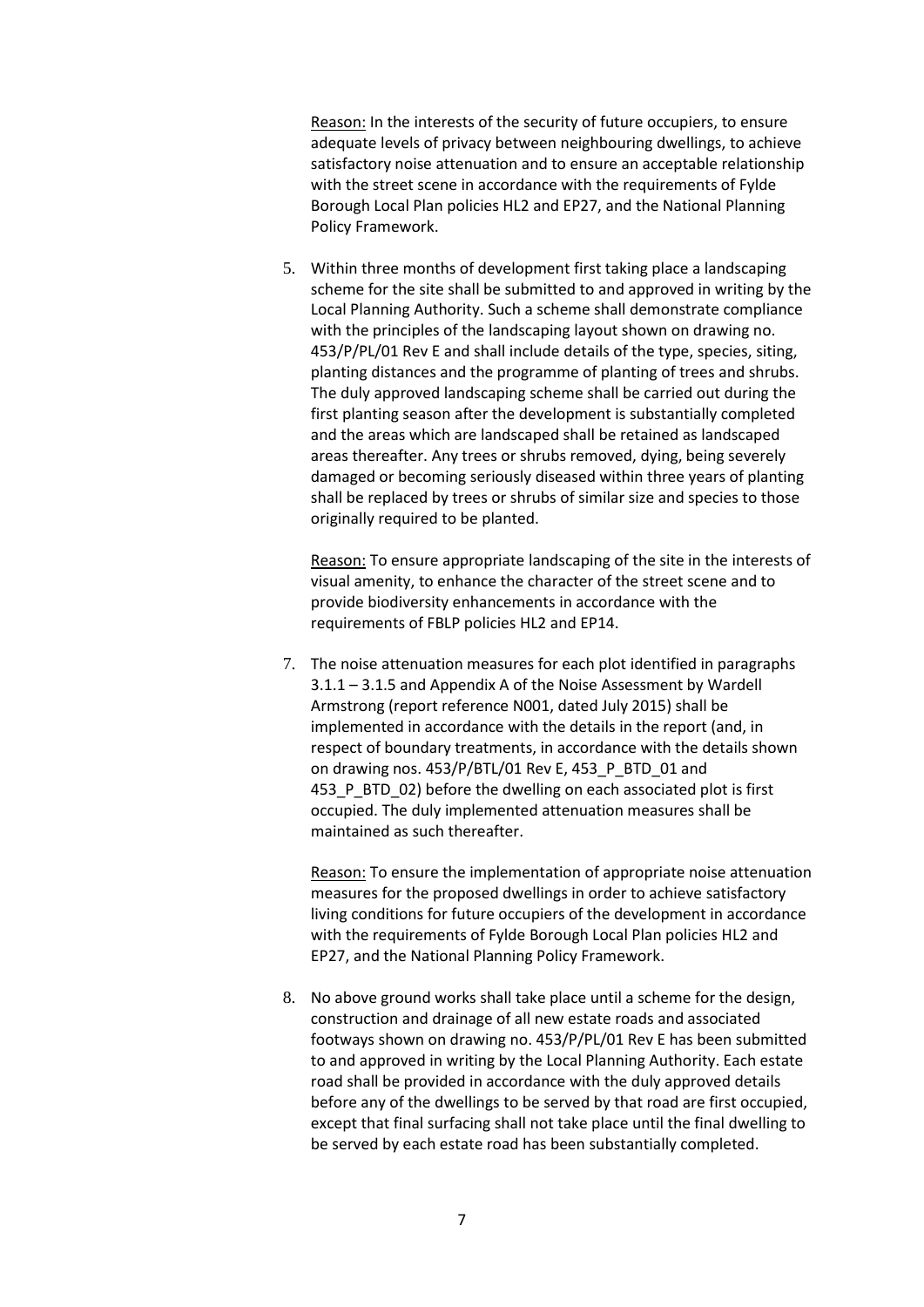Reason: To ensure a satisfactory standard of engineering works for the construction of roads and footways to serve the development and to provide satisfactory facilities for vehicle access, circulation and manoeuvring in the interests of highway safety in accordance with the requirements of Fylde Borough Local Plan policies HL2 and TR1, and the National Planning Policy Framework

## 6 15/0329 Additional Neighbour comments

.

Since the publication of the report 82 signed copies of an identical letter of support have been received. Each letter states:

*"I would like to show my support for the Cooper House Solar Farm. I believe that solar energy should be harnessed to its fullest potential. This reliable and free source of renewable energy will help in the fight against climate change."* 

Officer comment: There are no officer comments to add in respect of these comments.

## Additional Consultee comments

A further representation has been received from BAE systems, this states;

*"I refer our letter dated 8 June 2015, objecting to the planning application for a solar farm at Cooper House Farm, Kirkham Road, Freckleton, PR4 1HZ. In the light of a review and recent technical assessments provided by DIO, we should like to withdraw our objection to this application"*

Officer comment: This response means that there are no longer any aviation safety issues with this application which require consideration. This aspect shall be removed from the list of issues to be resolved prior to any grant of planning permission. The recommendation is to remain to 'delegate to approve' as the completion of a Habitats Regulation Assessment remains necessary.

#### Applicant's comments on conditions

The applicants have made the following suggested amendments on the conditions outlined in the committee report.

# Condition 4

The applicant proposes that this be amended as follows: *"No part of the development shall be commenced until details setting out the means by which the wheels of vehicles may be cleaned before leaving the site during the construction phase have been submitted to and approved by the Local Planning Authority and such wheel washing facility shall be operated in accordance with the approved details throughout the construction phase of the solar farm."*